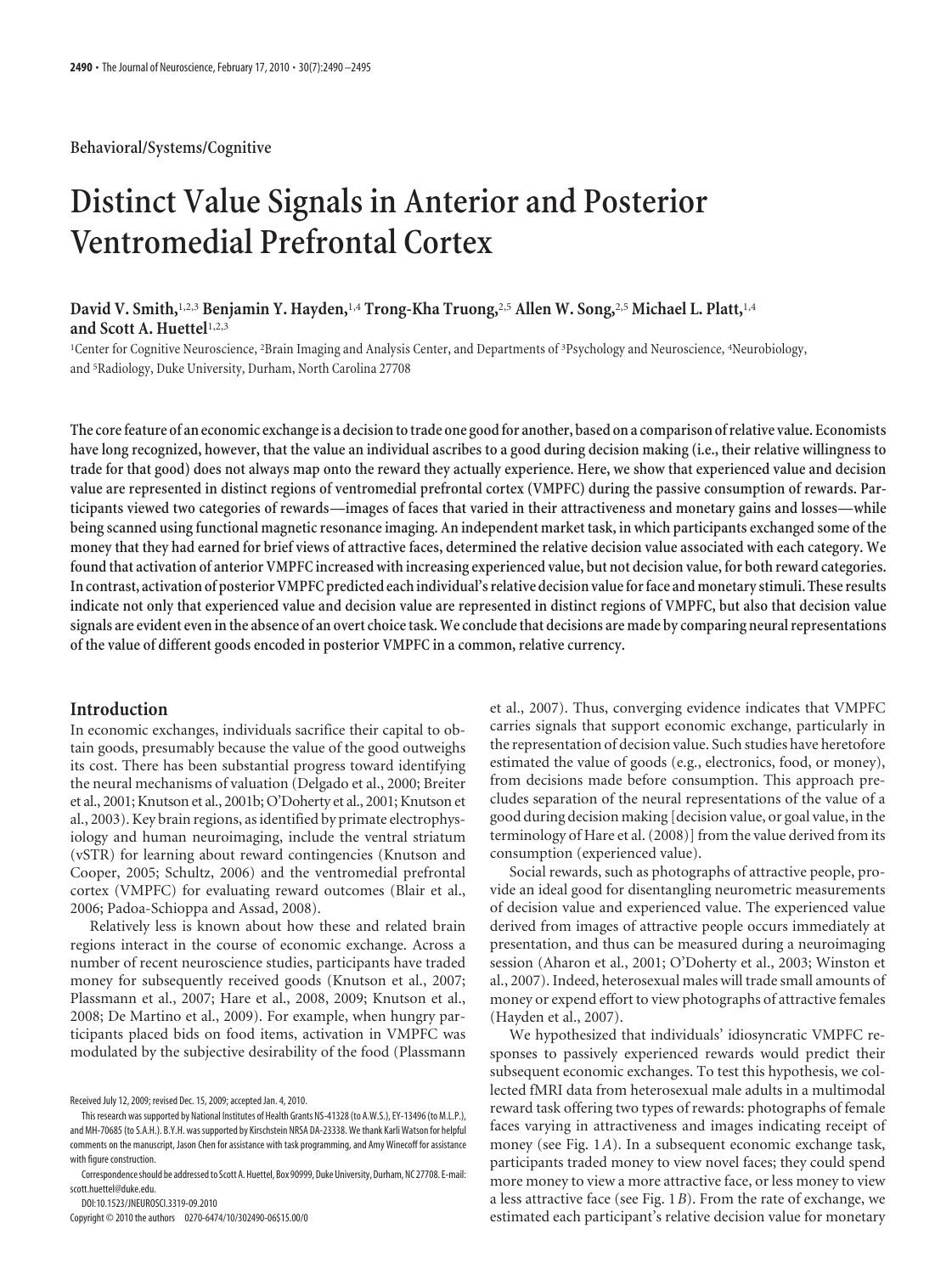

**Figure 1.** Experimental tasks. *A*, Trial structure for the multimodal reward task. Male, heterosexual young adults passively viewed a randomized sequence of images of female faces and monetary rewards (2s event duration; 2s fixation interval). The face images varied in valence from very attractiveto very unattractive, based onratings from an independent group of participants. The monetary rewards, whose value ranged from \$5 to  $-$  \$5, influenced the participant's overall payout from the experiment. To ensure task engagement, participants responded to infrequent visual targets that appeared as small yellow borders around the image. *B*, Trial structure for the economic exchange task. Trials began with a decision phase (lasting 4 s) in which the participant was forced to spend a small amount of money to view a face. Participants could choose to spend more money to view a more attractive face or less money to view a less attractive face. Following the decision phase, there was an anticipation phase that lasted either 2 or 4 s. Then a single face, randomly selected from the chosen attractiveness category, was displayed for 2 s. Trials were separated by a variable interval whose duration ranged from 2 to 6 s.

and social rewards. Our analyses addressed three key and unanswered questions: First, do distinct regions within VMPFC signal a good's experienced value and its decision value? Second, are neural representations of decision values computed even in the absence of decision making? Third, are these representations independent of the type of reward?

## **Materials and Methods**

*Participants.* Twenty-six self-reported heterosexual male participants completed the study (age range, 18 –28 years; mean age, 21.8 years). Data from three participants were excluded before analyses because of excessive head movement  $(>4$  mm) or experimental noncompliance, leaving 23 individuals in the final sample. Participants were given a \$40 endowment, earned an additional \$15 to \$25 based on the passively viewed monetary stimuli, and spent an average of \$4.31 to view attractive faces. All participants gave written informed consent under a protocol approved by the Institutional Review Board of Duke University Medical Center.

*Stimuli and tasks.* In the multimodal reward task (Fig. 1*A*), participants were presented with a succession of images drawn from two categories: photographs of U.S. currency and photographs of female faces. The currency photos (\$5, \$2, or \$1) were either normal colors (indicating a gain) or red (indicating a loss). Photographs of young adult women were cropped to show only the face and were resized to uniform dimensions.

Before the main fMRI study, photographs of young adult women were rated for attractiveness (on a 10-point scale) by a cohort of heterosexual, young adult males  $(N = 16)$  who did not participate in subsequent studies. To remove individual bias in the use of the response scale, ratings were normalized by converting to *z*-scores for each participant and then averaged across all raters. We excluded from our stimulus set 83 photographs whose variability across raters was more than 2 SDs above the average for all photographs. We parsed the distribution of photographs into four distinct categories of attractiveness (supplemental Fig. 1, supplemental Table 1, available at www.jneurosci.org as supplemental material).

Participants first participated in five 60-trial runs of the multimodal reward task. On each trial, a single image appeared at fixation for 2 s,

followed bya2s fixation interval, providing a minimum stimulus onset asynchrony of 4 s. Face and monetary photographs appeared equally often and in randomized order. The face stimuli were equally likely to be drawn from each of the four attractiveness categories. So that each run resulted in a net monetary gain, two-thirds of the monetary images indicated gains and one-third indicated losses. No response was required to either type of stimulus. To ensure attention to the experimental stimuli, the participants pressed a button to the occurrence of an infrequent ( $<$  5% of all trials) small yellow border around the edge of the images. At the end of the session, each participant rolled a die to select one of the runs and received the earnings from that run as a supplement to the endowment (range: \$15 to \$25).

Next, participants completed an economic exchange task (Fig. 1*B*). On each trial, participants chose between two options, each involving the sacrifice of a monetary payment (1–12 cents) for the opportunity to view a face from a known attractiveness category (1- to 4-stars for increasing attractiveness). Both payment and attractiveness varied randomly across trials within uniform distributions, with the constraints that the two face options always differed in attractiveness and that the more attractive face always carried the greater monetary cost. Participants thus decided whether to

sacrifice a greater amount of money to view a more attractive face. After a 4 s decision window, the screen went blank for a variable anticipation interval of 2– 4 s before a face from the selected category was presented for 2 s. The intertrial interval ranged from 2 to 6 s. Participants made between 75 and 150 decisions during the economic exchange task.

Both tasks were programmed using the Psychophysics Toolbox version 2.54 (Brainard, 1997). Stimuli were projected onto a screen at the back of the scanner bore, and participants viewed the stimuli through mirrored goggles. Responses were recorded using a MRI-compatible button box.

Following the main experiment, participants rated the attractiveness of the presented female faces. These postexperiment ratings were nearly identical to preliminary ratings from the independent group of participants that had been used for establishing attractiveness categories (mean  $r = 0.82 \pm 0.07$ ), indicating that our mapping of stimuli to categories was appropriate for our participant sample.

*Estimating decision value.* From our economic exchange task, we calculated two measures of decision value for each participant: the proportion of trials in which the participant sacrificed money to view a more attractive face, and the willingness to pay (WTP) for a one-star increment in attractiveness. Prior studies have calculated WTP from decisions to procure a good, usually within the context of an incentive-compatible auction (cf. Plassmann et al., 2007). Here, we identified the minimum relative cost (i.e., the price difference between the two options) that was sufficient to predict an economic exchange (i.e., a trial in which the participant chose the more expensive/attractive option). We estimated WTP using an iterative technique that determined the amount of money (stepping from 0 to 20 cents in 1-cent increments) that best predicted the actual decisions made by that subject.

*Image acquisition.* Functional MRI data sensitive to blood-oxygenation-level-dependent contrast were acquired using a novel spiral-in sensitivity encoding sequence (acceleration factor  $= 2$ ), as implemented on a 3 tesla General Electric scanner with an eight-channel receiver. We chose this sequence to reduce susceptibility artifacts and recover signal in ventral frontal regions of interest (Pruessmann et al., 2001; Truong and Song, 2008). Each participant performed five runs, each consisting of 122 volumes [repetition time (TR): 2 s; echo time (TE): 27 ms; voxel dimensions:  $4 \times 4 \times 4$  mm; 30 slices;  $64 \times 64$  matrix; field of view (FOV): 256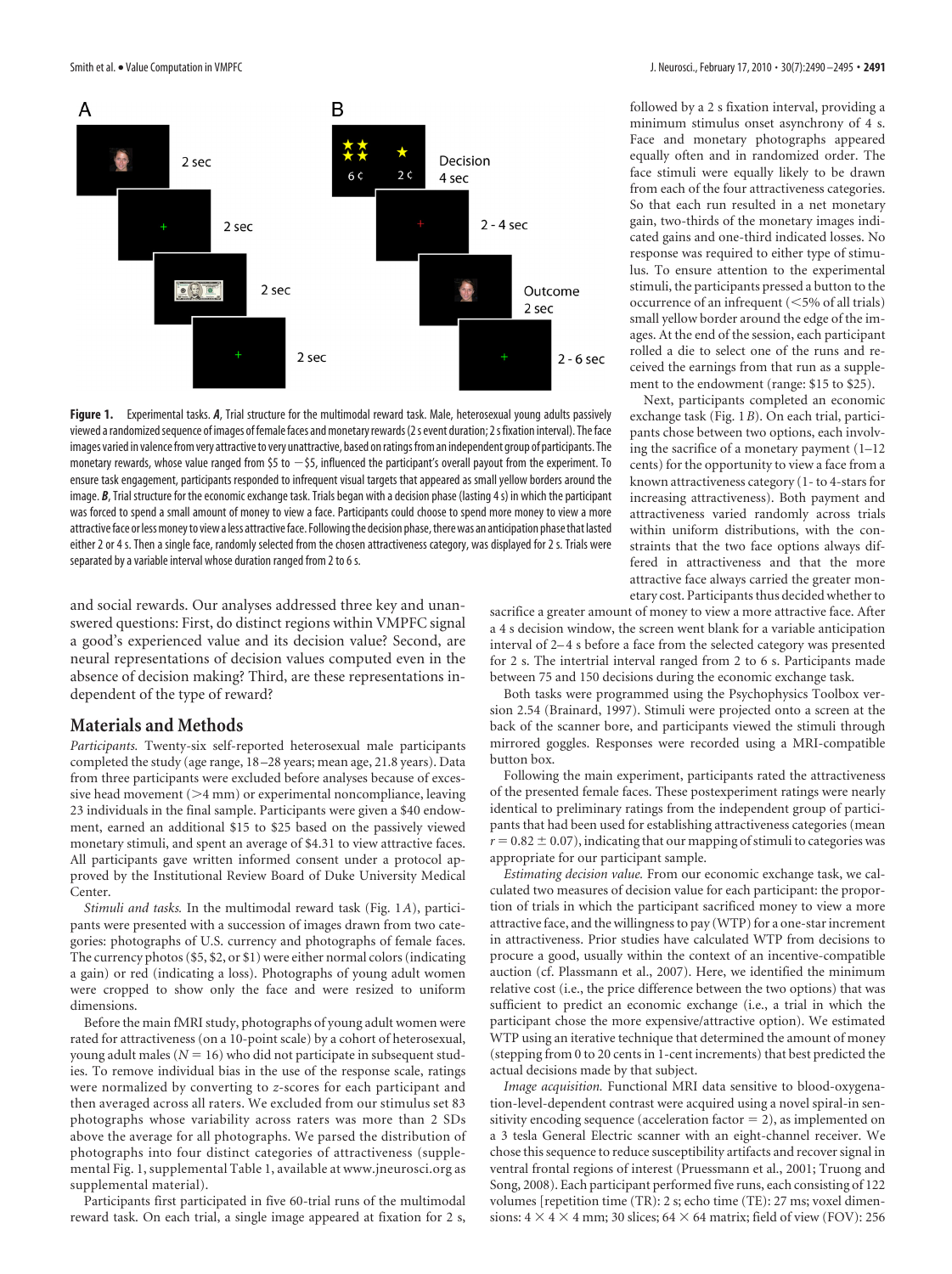mm; flip angle: 60°]. The first eight volumes of each run were discarded to allow for magnetic stabilization. High-resolution anatomical images were acquired to aid in normalization and coregistration  $(T_1$ -weighted three-dimensional inversion-recovery prepared gradient-recalled echo sequence; TR: 7.2 ms; TE: 2.9 ms; voxel dimensions:  $1 \times 1 \times 2$  mm; 256  $\times$  224 matrix; FOV: 256 mm; flip angle: 12°).

*fMRI data analysis.*Analyses were conducted using the FSL analysis package (Smith et al., 2004). We corrected for head motion by realigning the time series to the middle volume (Jenkinson et al., 2002). Nonbrain material was removed using the brain extraction tool (Smith, 2002). Differences in slice acquisition time were corrected using Fourier-space phaseshifting. Spatial smoothing used a Gaussian kernel of full-width-half-maximum 6 mm. The entire four-dimensional dataset was grand-mean intensity normalized using a single multiplicative factor. To remove low-frequency drift in the MR signal, we used a high-pass temporal filter (Gaussian-weighted least-squares straight line fitting, with  $\delta = 50$  s). Functional data were registered to stereotaxic space [Montreal Neurological Institute (MNI)] (Jenkinson and Smith, 2001).

Before applying a general linear model, we removed noise in our preprocessed data using independent components analysis (ICA). We first conducted a probabilistic ICA using ME-LODIC (Beckmann and Smith, 2004). We next applied an automated technique that classified noise components using three heuristics. First, we classified all components according to the frequency at which maximum power was observed, and we removed those within the top 10% of that classification distribution (i.e., those with power at the highest frequencies). Second, to identify components associated with transient and discontinuous changes in

the MR signal (i.e., those associated with fluctuations in the scanner hardware), we calculated the maximum change for each component within a 6 s moving window and discarded those components in the top 10% of that distribution. Third, we used the motion parameter estimates (three axes of rotation and three directions of translation) from our preprocessing steps to identify the correlation of each component with head motion, removing the 10% with the greatest correlation with one or more head motion parameters. Together, these three steps removed 981 components (27.74%). We note that although the choice of a 90th percentile cutoff is arbitrary, our use of a fixed, *a priori* criterion and automated component removal eliminates the possibility of subjective bias in preprocessing.

Statistical analyses proceeded in three stages. First, denoised functional data were analyzed using a general linear model with local autocorrelation correction (Woolrich et al., 2001). For each run, we set up separate statistical models for monetary and social rewards. The monetary reward model comprised six regressors that corresponded to each amount (\$5, \$2, \$1,  $-$ \$1,  $-$ \$2, and  $-$ \$5). The social reward model comprised four regressors representing each level of attractiveness (1 star, 2-star, 3-star, 4-star). A nuisance regressor modeled the targetdetection component of the task. All regressors consisted of unit impulses convolved with a canonical hemodynamic response function. Our key contrasts involved bidirectional comparisons of high versus low monetary value (\$5 and \$2 gains vs \$5 and \$2 losses) and of high versus low facial attractiveness (4-star vs 1-star). Secondary contrasts examined the responses to all face images and to all monetary images, independently. We then combined data across runs, for each subject, using a fixed-effects



**Figure 2.** Neurometric measures of monetary and social experienced value. *A*, To identify brain regions whose activation tracked monetary value, we contrasted large monetary gains (\$5 and \$2) minus large monetary losses ( $-$ \$5 and  $-$ \$2). Within anterior medial prefrontal cortex [*x* 12, *y* 58, *z* 2] and adjacent frontopolar cortex [*x* - 2, *y* 68, *z* - 2] there was a clear effect of the valence of monetary rewards (shown in green). We additionally identified brain regions whose activation tracked social value by contrasting the response to faces drawn from our most-attractive category (4-star) and that to faces drawn from our leastattractive category (1-star). Activation was modulated by the valence of social rewards in the ventral striatum [vSTR; $x - 8$ ,  $y$  18,  $z$  – 6] and ventromedial prefrontal cortex [VMPFC;  $x$  0,  $y$  48,  $z$  – 8] (shown in red). Using a conjunction analysis, we identified a small region of anterior VMPFC [aVMPFC;  $x$  0,  $y$  46,  $z$  -8] with activation that increased to increasing value for both forms of rewards (shown in yellow), and survived an additional cluster correction of 15 contiguous voxels. All areas of activation passed a cluster significance threshold of  $z > 2.3$ , with whole-brain cluster-correction at  $p < 0.05$ . **B**, Interrogation of the aVMPFC region that responded to both rewards revealed that activation within this area increased with increasing monetary reward. Error bars indicate SEM (for display purposes, error bars were calculated without correcting for normalized values).*C*, Within the aVMPFC region, activation increased with increasing attractiveness, with least response to the most unattractive faces and greatest response to the most attractive faces. Error bars indicate SEM (for display purposes, error bars were calculated without correcting for normalized values).

model, and combined data across subjects using a mixed-effects model (Beckmann et al., 2003; Woolrich et al., 2004). Measures of percentage signal change were obtained by converting the mean parameter estimates and normalizing to the lowest reward level in each model; this provides interpretable, albeit independent, baselines for both face and monetary rewards.

Except where noted, all*z*-statistic (Gaussianized *t*) images were thresholded using clusters determined by  $z > 2.3$  and a corrected clustersignificance threshold of  $p < 0.05$  (Worsley, 2001). Statistical overlay images were created using MRIcron (Rorden et al., 2007) and anatomical labels for local maxima were obtained from the Talairach Client (Lancaster et al., 2000). All coordinates in the manuscript are reported in MNI space.

#### **Results**

#### **Behavioral data**

During the multimodal reward task, heterosexual male adults passively viewed two types of images, presented in a randomized sequence: photographs of female faces and photographs of currency. Because of the potentially confounding effects associated with reward anticipation (Knutson et al., 2001b; O'Doherty et al., 2002; Knutson et al., 2003), participants viewed all images passively, with no response required for their delivery. To ensure vigilance, participants performed a simultaneous target detection task by pressing a button to the infrequent  $(<5\%$  of all trials) appearance of a small yellow border around the image. Overall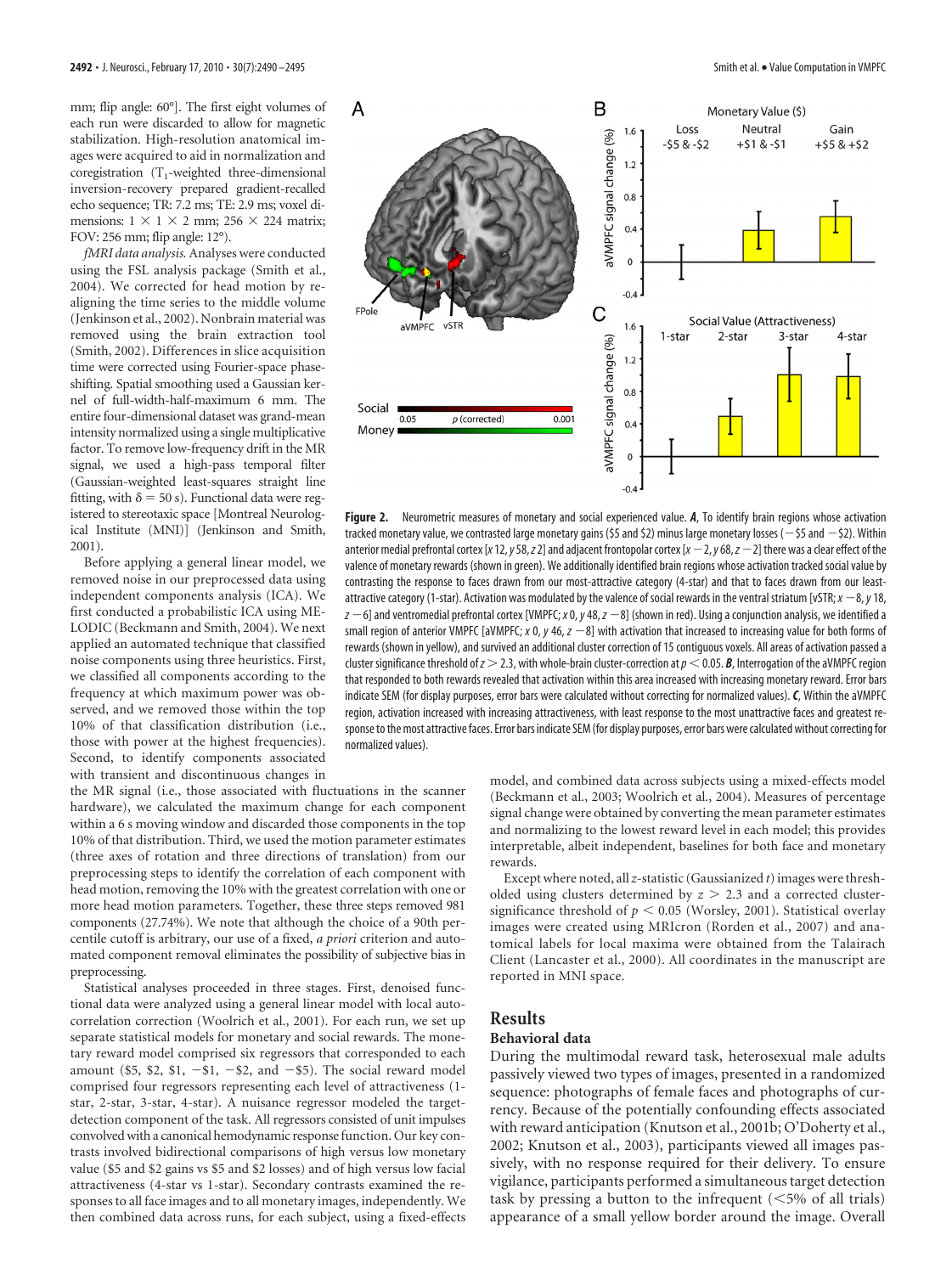

**Figure 3.** Posterior VMPFC encodes information about decision value. *A*, We investigated whether neurometric representations of value (in the multimodal reward task) could predict whether a given individual was likely tosubsequently trade money to view faces (in the economic exchange task). To do this, we introduced exchange rate (as a proportion of total opportunities) as a factor in an across-participants analyses. We found one region within the posterior VMPFC (pVMPFC) [*x*6,*y*26, *z* 14] in which differential neurometric representations of value, defined as social value (4-star minus 1-star) minus monetary value (large monetary gains minus large monetary losses), predicted exchanges. Shown are voxels passing a significance threshold of *p* 0.001 (uncorrected); the pVMPFC peak of activation was highly significant (*z*  $=$  3.24). *B*, Within pVMPFC, increasing neurometric value for social compared with monetary rewards predicted increasing likelihood of economic exchanges (*r*  $=$  0.72). That is, those individuals who had the greatest neurometric value for social compared with monetary rewards, as defined by a double subtraction of social value minus monetary value, readily exchanged money to view more-attractive faces. In contrast, those individuals with the least neurometric value for social compared with monetary rewards were unlikely to sacrifice that money for a better social reward. The line represents the least-squares fit to the data points; each point reflects the average response within pVMPFC for each participant.

target detection accuracy was very good (mean  $91 \pm 2\%$ , across participants) and was not significantly different between the two classes of images.

#### **Activation in anterior VMPFC reflects experienced value**

We analyzed fMRI data from the multimodal reward task using independent models for the monetary rewards and for the social rewards. Collapsing across all regressors for each reward type revealed main effects in expected regions: images of attractive faces evoked activation in the fusiform face area and lateral occipital cortex, whereas images of monetary gains and losses evoked activation in the intraparietal sulci and cuneus (supplemental Figs. 2 and 3; supplemental Tables 1 and 2, available at www.jneurosci.org as supplemental material).

To identify brain regions whose activation was modulated by the experienced value of monetary rewards, we contrasted fMRI responses to large monetary gains (defined as \$5 and \$2) compared with large monetary losses (defined as  $-$  \$5 and  $-$  \$2). We refer to this contrast as our metric of monetary value. We found that two subregions within the VMPFC and adjacent frontopolar cortex responded significantly more to monetary gains than to losses (Fig. 2*A*; supplemental Table 3, available at www.jneurosci. org as supplemental material). A confirmatory analysis modeling monetary value as a linear parametric effect revealed activation in a similar region within anterior VMPFC (supplemental Fig. 4; supplemental Table 4, available at www.jneurosci.org as supplemental material). Moreover, a *post hoc* analysis that did not use a minimum cluster size for significance nor a correction for multiple comparisons [as similar to prior studies using small-volume correction; e.g., Knutson et al. (2007) and Winston et al. (2007)] revealed increased activation in vSTR to monetary gains compared with losses (see supplemental Fig. 5, available at www.jneurosci.org as supplemental material). No regions exhibited significantly greater activation to monetary losses than to monetary gains.

We next identified regions whose activation was modulated by the attractiveness of social rewards, by comparing activation to images of attractive faces (from the 4-star category) to images of unattractive faces (from the 1-star category). We refer to this contrast as social value. Regions of the vSTR and VMPFC responded significantly more to attractive faces compared with unattractive faces (Fig. 2*A*; supplemental Table 5, available at www.jneurosci.org as supplemental material). A confirmatory analysis modeled experienced value of the face images using a single linear effect and found significant activation in similar regions (supplemental Fig. 6; supplemental Table 6, available at www.jneurosci.org as supplemental material). The inverse contrast (unattractive faces  $>$  attractive faces) did not reveal any significant activation at our statistical threshold.

A conjunction analysis revealed that the only region exhibiting a significant response to both forms of rewards was located within the anterior VMPFC (aVMPFC) (Fig. 2*A*). Activation within this region resembled a monotonic concave function (similar to a utility curve) for both increasing monetary value (Fig. 2*B*) andincreasing social value (Fig. 2*C*).

#### **Activation in posterior VMPFC reflects decision value**

We next tested our core hypothesis that neurometric measures of subjective value—as obtained outside the decision context could predict subsequent decisions. Rather than obtaining potentially unreliable self-report measures for value, which could reflect many factors other than the true valuation of the different modalities, we used a choice task that involved transactions between faces and money. Consistent with models of revealed preferences (Samuelson, 1938), economic exchanges between goods provide a measure of their relative valuation. On each trial of the economic exchange task, subjects chose whether to sacrifice more money to view a more attractive face. We observed considerable interindividual variabilityin participants'willingness to exchange money for viewing a more-attractive image (supplemental Fig. 7, available at www.jneurosci.org as supplemental material); the proportion of such exchanges ranged from 0.01 to  $0.91$  across participants ( $M = 0.34$ ; SD = 0.25). We also quantified WTP for a one-star increase in attractiveness (see Materials and Methods for details). WTP ranged from 0 to 6.4 cents/star (*M* -  $1.41$ ; median = 0.33) and correlated strongly with the proportion of exchanges ( $r = 0.74$ ;  $\rho = 0.91$ ;  $p < 0.001$  for both tests).

We introduced each participant's proportion of exchanges—a revealed-preference measure of relative value for faces over money—as a covariate in the across-participants analysis of the multimodal reward task, which was conducted earlier in the experimental session. Thus, we are using the prior fMRI data to predict the subsequent economic decisions. Strikingly, the difference between experienced social value and experienced monetary value [(4-star minus 1-star) minus (large gains minus large losses)] in the posterior VMPFC (pVMPFC) was a strong positive predictor of exchange rate. Those subjects who exhibited the greatest response to social value compared with monetary value within pVMPFC were most likely to sacrifice money for the op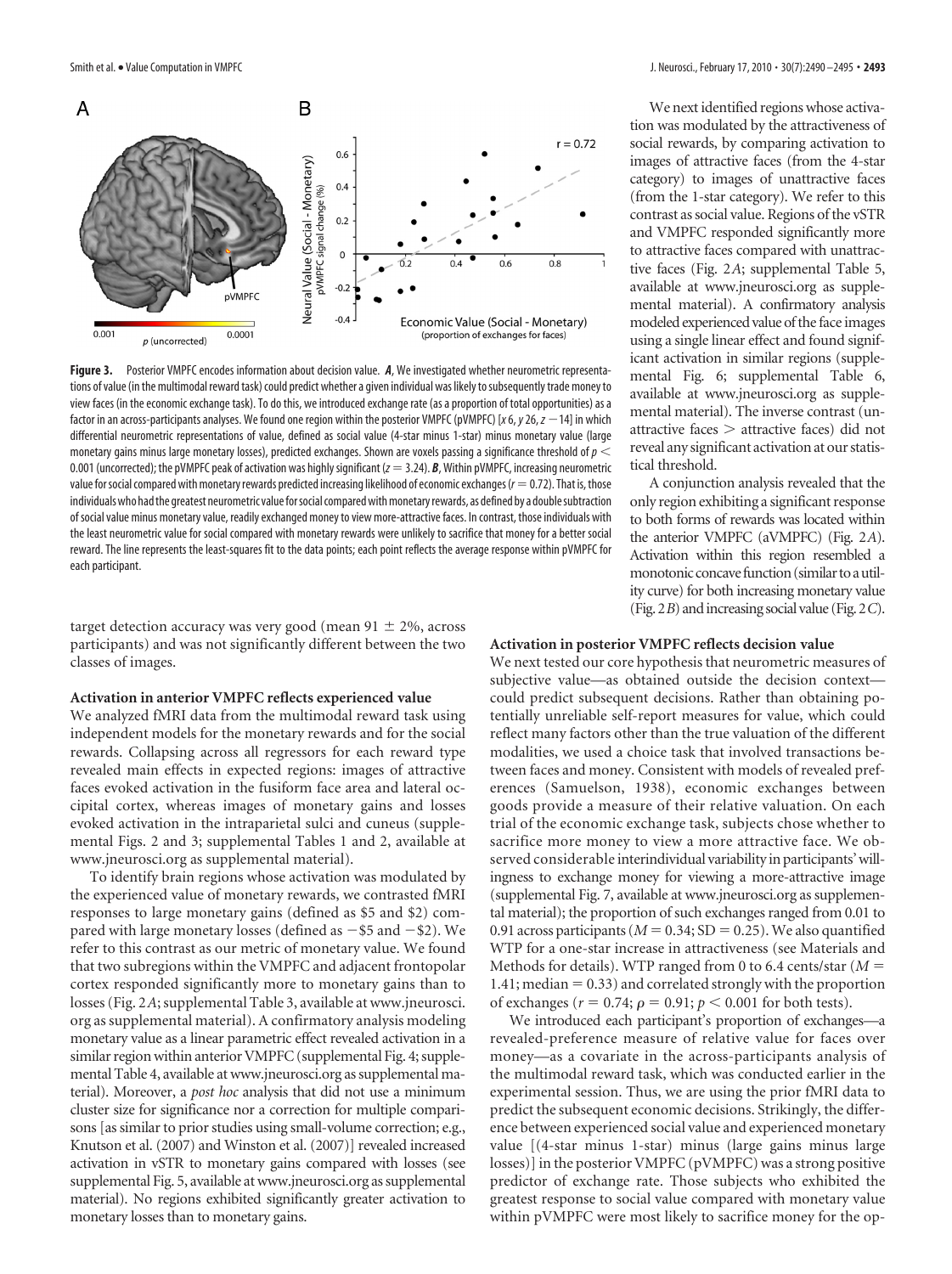portunity to see a more attractive face (Fig. 3*A*). Conversely, participants with the weakest response to social value compared with monetary value within pVMPFC were least likely to sacrifice money to view a more attractive image. This relationship was robust throughout our entire range of decision preferences (Fig. 3*B*; for proportion of economic exchanges:  $r = 0.72$ ; for mean WTP:  $r = 0.74$ ). No other brain region (including aVMPFC; supplemental Figs. 8, 9, available at www.jneurosci.org as supplemental material) exhibited a significant relationship between neurometric value sensitivity and exchange rate, at our correction threshold.

# **Discussion**

Our results provide new insight into the neural substrates of economic value. We found that distinct regions within VMPFC track distinct aspects of economic value: aVMPFC tracks experienced value for both social and monetary rewards, whereas pVMPFC tracks the relative decision value between reward categories (supplemental Fig. 10, available at www.jneurosci.org as supplemental material). Information predictive of decision value was observed in pVMPFC even though rewards were received passively. Such a result provides strong evidence that VMPFC encodes multiple value signals that are simultaneously and obligatorily computed during experience of rewards.

Considerable prior neuroimaging and electrophysiological work has implicated VMPFC in the assignment of value to environmental stimuli (Kringelbach and Rolls, 2004; McClure et al., 2004; Padoa-Schioppa and Assad, 2008). Anterior VMPFC, in particular, has been reported to encode outcome probability in monetary decision tasks (Knutson et al., 2005) and to track rewarding outcomes across different reward modalities (O'Doherty et al., 2001; O'Doherty et al., 2002; Knutson et al., 2003). Of note, we found significant vSTR activation only to the face stimuli, not the monetary stimuli, in apparent conflict with prior work suggesting this region responds similarly for social and monetary rewards (Izuma et al., 2008). This may reflect a bias within vSTR activation toward anticipation of rewards (Knutson et al., 2001a), or it may reflect our use of strict cluster correction. When we relaxed our cluster correction threshold, which effectively simulates the smallvolume correction approach common in studies of the striatum, we found robust vSTR activation to monetary rewards. Thus, aVMPFC may play an integrative role in the experience of rewarding stimuli, perhaps through indirect input from prediction error signals computed within vSTR (Hare et al., 2008) and other reward-related regions.

Yet, while activation in aVMPFC scaled with increasing experienced value for each reward category, it was unpredictive of the relative valuation of those categories, as measured in a subsequent decision-making task. Instead, information predictive of decision value was found in pVMPFC, a region that has been recently associated with willingness to pay during active decision making (Plassmann et al., 2007; Hare et al., 2008; De Martino et al., 2009; Hare et al., 2009) and with the combined representation of expected value and reward magnitude (Rolls et al., 2008). We note that our centroid of pVMPFC activation closely matches that reported in prior experiments (Plassmann et al., 2007), which provides converging evidence for that region's role in valuation.

However, our work differs from these prior studies in several important ways. First, we related neurometric measures of value to psychometric measures of value obtained in a separate task, providing an initial proof-of-concept that value computations in VMPFC are present even in the absence of overt decision making. Second, the hedonic value from our face images was obtained

within the scanning session, allowing us to create parametric measures of activation during the consumption of stimuli—and thus to dissociate experienced and decision value. Third, our subjects viewed only novel images of unknown individuals, saw those images only once, and made subsequent decisions based only on category ratings (e.g., 4-star). Given these design features, our results provide compelling evidence that pVMPFC activation reflects the relative tradeoffs between two subjectively valued continua—a necessary condition for the existence of a neural common currency (Montague and Berns, 2002).

The existence of a common neurometric scale for value whether in VMPFC (cf. Kable and Glimcher, 2007; Rangel et al., 2008) or elsewhere—would facilitate decision making by providing a means for comparison of different goods, services, and even abstract experiences. Yet, our data also indicate that the region encoding a common currency for decision value (pVMPFC) may be distinct from those supporting experienced value (aVMPFC and vSTR). We note, however, that value continua for monetary and social rewards may have different properties, in that the former reflects changes from a neutral baseline, whereas the latter may contain both positive and negative elements in the absence of a true baseline. Nevertheless, an intriguing possibility— one strongly supported by our data—is that multiple value signals exist simultaneously within ventral prefrontal cortex, each contributing to distinct aspects of experience and behavior. We speculate that neurological disorders characterized by pathological decision making (e.g., anorexia, obsessive compulsive disorder, sex addiction) could result from dysfunction of neuronal populations that code the decision value for specific types of rewards.

#### **References**

- Aharon I, Etcoff N, Ariely D, Chabris CF, O'Connor E, Breiter HC (2001) Beautiful faces have variable reward value: fMRI and behavioral evidence. Neuron 32:537–551.
- Beckmann CF, Smith SM (2004) Probabilistic independent component analysis for functional magnetic resonance imaging. IEEE Trans Med Imaging 23:137–152.
- Beckmann CF, Jenkinson M, Smith SM (2003) General multilevel linear modeling for group analysis in FMRI. Neuroimage 20:1052–1063.
- Blair K, Marsh AA, Morton J, Vythilingam M, Jones M, Mondillo K, Pine DC, Drevets WC, Blair JR (2006) Choosing the lesser of two evils, the better of two goods: specifying the roles of ventromedial prefrontal cortex and dorsal anterior cingulate in object choice. J Neurosci 26:11379 –11386.

Brainard DH (1997) The psychophysics toolbox. Spat Vis 10:433–436.

- Breiter HC, Aharon I, Kahneman D, Dale A, Shizgal P (2001) Functional imaging of neural responses to expectancy and experience of monetary gains and losses. Neuron 30:619 –639.
- Delgado MR, Nystrom LE, Fissell C, Noll DC, Fiez JA (2000) Tracking the hemodynamic responses to reward and punishment in the striatum. J Neurophysiol 84:3072–3077.
- De Martino B, Kumaran D, Holt B, Dolan RJ (2009) The neurobiology of reference-dependent value computation. J Neurosci 29:3833–3842.
- Hare TA, O'Doherty J, Camerer CF, Schultz W, Rangel A (2008) Dissociating the role of the orbitofrontal cortex and the striatum in the computation of goal values and prediction errors. J Neurosci 28:5623–5630.
- Hare TA, Camerer CF, Rangel A (2009) Self-control in decision-making involves modulation of the vmPFC valuation system. Science 324:646 –648.
- Hayden BY, Parikh PC, Deaner RO, Platt ML (2007) Economic principles motivating social attention in humans. Proc Biol Sci 274:1751–1756.
- Izuma K, Saito DN, Sadato N (2008) Processing of social and monetary rewards in the human striatum. Neuron 58:284 –294.
- Jenkinson M, Smith S (2001) A global optimisation method for robust affine registration of brain images. Med Image Anal 5:143–156.
- Jenkinson M, Bannister P, Brady M, Smith S (2002) Improved optimization for the robust and accurate linear registration and motion correction of brain images. Neuroimage 17:825–841.